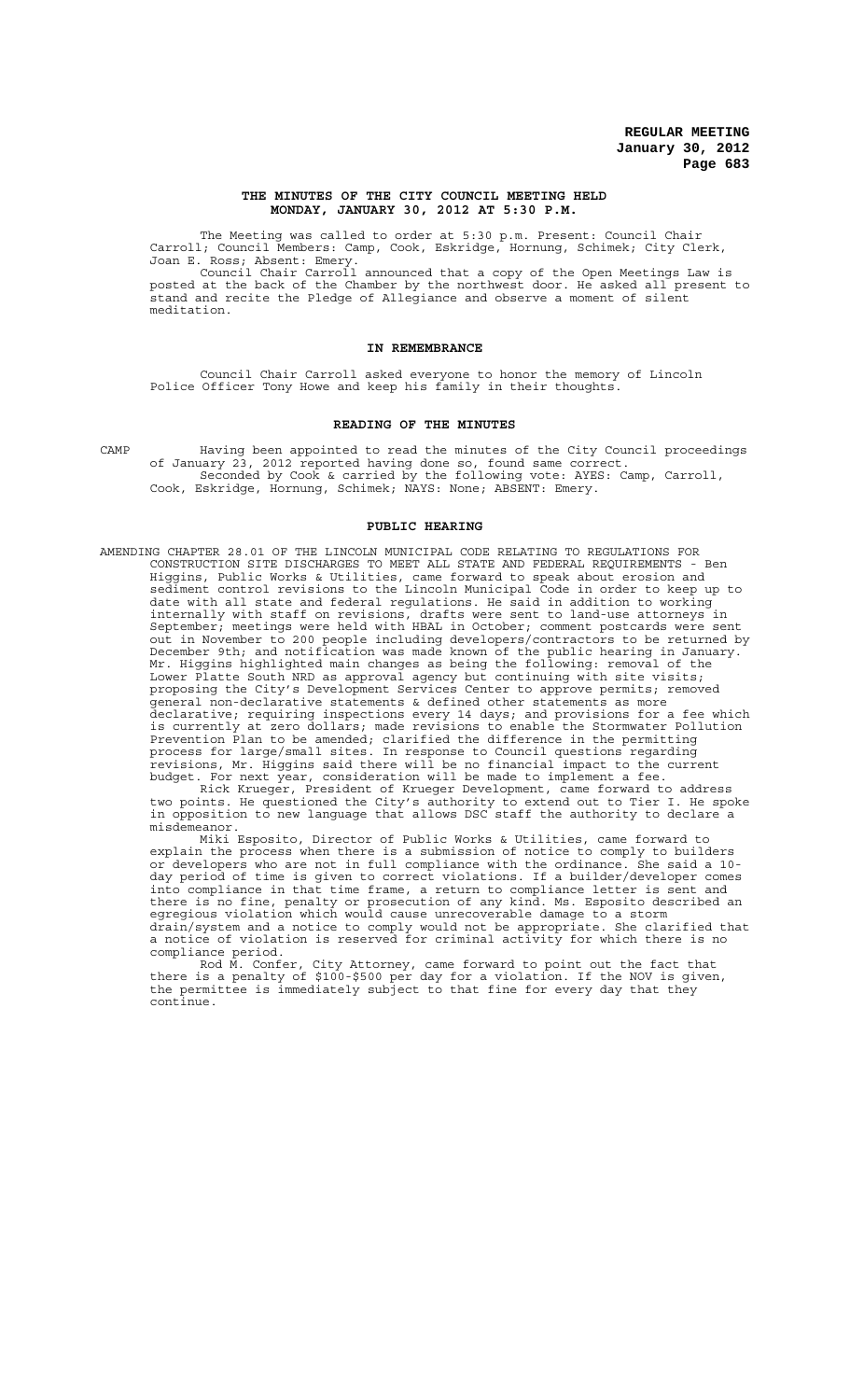> Ms. Esposito clarified best management practices and the allowance of maximum flexibility. In response to questions regarding the Tier I jurisdiction, Ms. Esposito said it was a compromise in 2007 between the development community and Watershed Management because stormwater drainage reaches outside of city limits so the provision needed to be applied beyond the three-mile jurisdiction. This matter was taken under advisement.

ANNEXATION NO. 11004 - AMENDING THE LINCOLN CORPORATE LIMITS MAP BY ANNEXING APPROXIMATELY 418 ACRES GENERALLY LOCATED AT NORTH 48TH STREET, NORTH OF SUPERIOR STREET;<br>CHANGE OF ZONE NO. 11041

- CHANGE OF ZONE NO. 11041 APPLICATION OF THE PLANNING DIRECTOR ON BEHALF OF CITY PARKS AND RECREATION DEPARTMENT FOR A CHANGE OF ZONE FROM AG AGRICULTURAL, R-3 RESIDENTIAL AND H-4 GENERAL COMMERCIAL TO P PUBLIC USE ON PROPERTY GENERALLY LOCATED AT NORTH 44TH STREET, NORTH OF SUPERIOR STREET - Marvin Krout, Director of Planning, came forward to state that these proposals will help clarify property boundaries in the upper Salt Creek basin as it relates to the gun club. Mr. Krout said Public Works Solid Wastewater Operations will benefit from being all within city limits which previously complicated compliance requirements. This matter was taken under advisement.
- APPROVING A REAL ESTATE PURCHASE AGREEMENT AND LEASE AGREEMENT BETWEEN THE LINCOLN-LANCASTER COUNTY PUBLIC BUILDING COMMISSION ON BEHALF OF THE CITY OF LINCOLN AND LANCASTER COUNTY & ALFRED BENESCH & COMPANY FOR THE PURCHASE AND LEASE BACK OF PROPERTY LOCATED AT 825 J STREET - Don Killeen, Building Administrator with the Public Building Commission, came forward to present background on the agreement and answer questions. In February of 2010, the Alfred Benesch Company contacted the PBC regarding the interest in selling the property at 825 J Street. It has been in the general overall plan for the last 20 years because it is in the midst of the County/City campus. Mr. Killeen said the Benesch Company acquired the HWS engineering firm a couple of years ago and as a part of their national company's policy they do not own real estate that they occupy. Appraisals fell between the values of \$1.8 - \$1.870 and negotiations led to a potential purchase<br>agreement of \$1,770,000 (42,600 sq. ft. of land; 1<sup>st</sup> floor building space of 19,668 sq. ft.; and 5,256 sq. ft. on the lower level) He clarified negotiated terms under a fully amortized loan over a six-year period at 4.5% interest. Mr. Killeen explained possible sales, consolidations, movement of programs and the return of office spaces to the County/City campus with this purchase. In response to Council questions regarding its history, Mr. Killeen said the Public Building Commission was established by state legislation in 1971. Lancaster County formed it in 1991 with the intent for joint city/county functions. He said the PBC owns no property but is a conduit to facilitate cooperation. Jane Kinsey, 6703 Hawkins Bend, came forward representing Lincoln

Watchdogs of Government, expressing concerns about the transparency of the property purchase.

Chris Connolly, Asst. City Attorney, came forward to answer questions. He said part of the closing process will be the completed proper resolutions from the corporations showing the transfer of all assets into the Benesch & Company, including the real estate. Mr. Connolly explained reasoning that HWS's corporate philosophy was that they would own real estate –- Benesch's corporate philosophy is that they own no real estate, but rent everything.

Mr. Killeen came forward to answer Council Member Camp's question. He clarified that a five-year horizon is a pretty short term so he did not perform a discounted cash flow analysis.

This matter was taken under advisement.

- ASSESSING NUISANCE ABATEMENT COSTS ASSOCIATED WITH THE CLEAN UP WORK BY THE BUILDING AND SAFETY DEPARTMENT ON THE PROPERTY GENERALLY LOCATED AT 2304 SOUTH 24TH STREET - Chris Connolly, Asst. City Attorney, came forward to state that a lien will be placed on the property. In addition, he said the City will work with the owner to set up a payment schedule so the issue can be resolved. This matter was taken under advisement.
- AUTHORIZING A REQUEST TO THE STATE OF NEBRASKA, BOARD OF PUBLIC ROADS CLASSIFICATIONS AND STANDARDS, FOR RELAXATION OF STANDARDS FOR OTHER ARTERIALS TO ALLOW USING THE NORTH 27TH STREET VIADUCT OVER THE BURLINGTON NORTHERN SANTA FE RAILROAD TRACKS FOR THE 27TH STREET REHABILITATION PROJECT, CITY PROJECT 540023 - Roger Figard, Public Works & Utilities Dept., came forward to talk about the process required of municipalities, counties and the State of Nebraska when state gas tax is used. He said when state gas tax is used, there are minimum design standards to be met for municipal streets and highways. If minimum design standards cannot be met,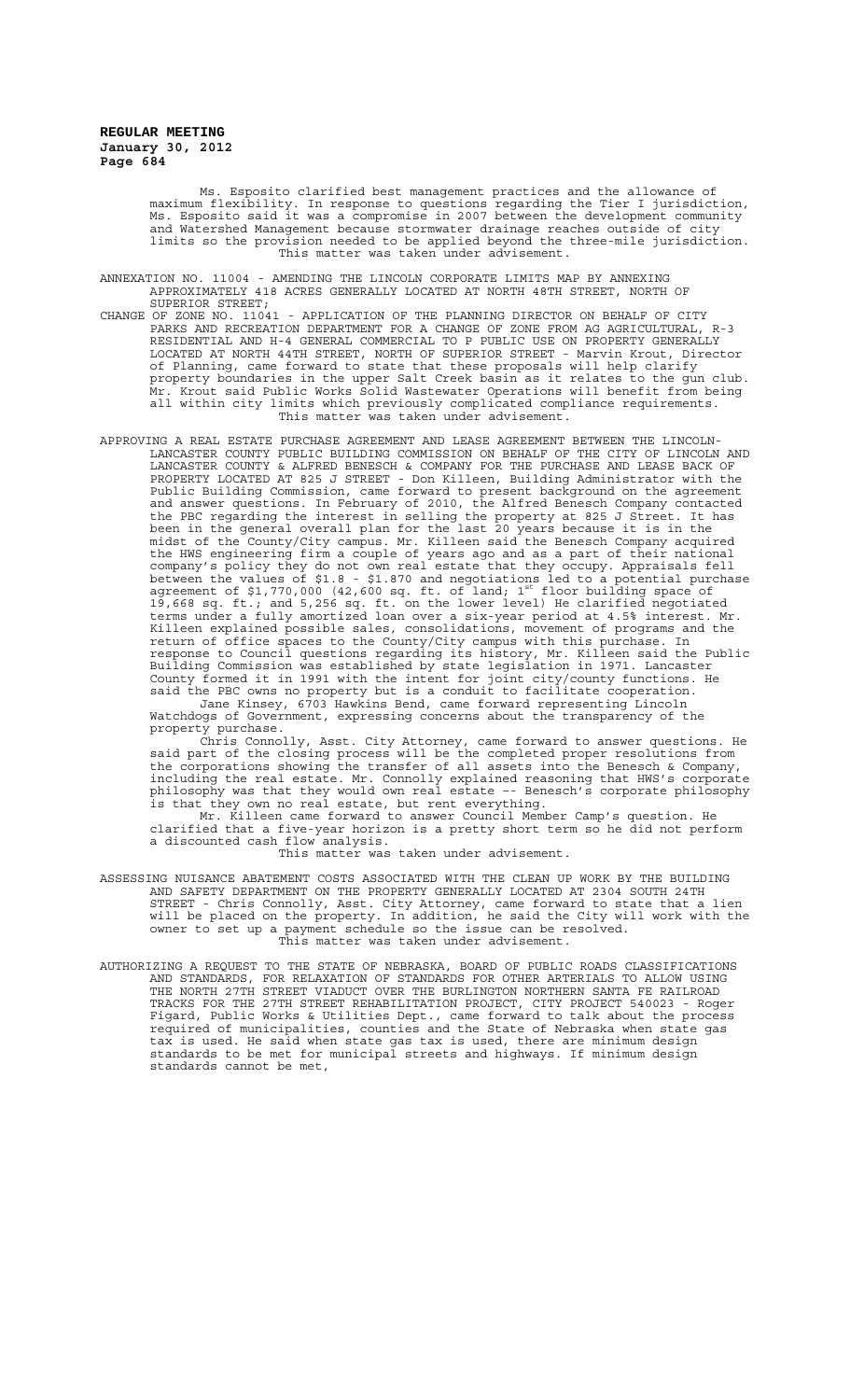there is a process to request a relaxation on those design standards. Mr. Figard described technicalities in the bridge repair and stated that a request of relaxation of design standards would eliminate unwarranted additional expense and inefficient use of tax dollars. The two required documents to be sent out to the Board of Public Roads to be placed on their February Agenda are the following: a letter from the City's Street Superintendent and a formal certification from the City Council or County Board authorizing that request. This matter was taken under advisement.

HORNUNG ABSENT DURING THE VOTING SESSION

# **COUNCIL ACTION**

# **REPORTS OF CITY OFFICERS**

RESOLUTION SETTING THE INTEREST RATE OF 5.5882% PER ANNUM & LEVYING THE ASSESSMENTS ON ALLEY REPAVING DISTRICT 49, SEWER DISTRICT 1185, AND WATER DISTRICT 1201 FROM THE BOARD OF EQUALIZATION HEARING HELD ON JANUARY 23, 2012 - CLERK read the following resolution, introduced by Adam Hornung.

CAMP Moved its adoption:<br>A-86687 BE IT RESOLVED by t A-86687 BE IT RESOLVED by the City Council of the City of Lincoln, Nebraska that: The special taxes assessed *January 9, 2012*, to pay the costs of the improvements in *Alley Repaving District 49, Sewer District 1185* and *Water District 1201* are hereby levied and shall bear interest at *5.5882%* per annum and

that the period of time in which the assessments are to be paid shall be as that the period of time in which the assessments are to be paid shall be as follows:

20 years - Alley Repaving District 20 years - Sewer District 1183 20 years - Water District 1201

Introduced by Adam Hornung Seconded by Eskridge & carried by the following vote: AYES: Camp, Carroll, Cook, Eskridge, Schimek; NAYS: None; ABSENT: Emery, Hornung.

REPORT OF BOARD OF EQUALIZATION TO THE CITY COUNCIL ON ALLEY REPAVING DISTRICT 49, SEWER DISTRICT 1185, AND WATER DISTRICT 1201 - CLERK presented said report which was placed on file in the Office of the City Clerk.

### **PETITIONS & COMMUNICATIONS**

PLACED ON FILE IN THE OFFICE OF THE CITY CLERK:

Change of Zone No. 11042 - Requested by Olsson Associates, Lincoln Public Schools District Office Planned Unit Development, for a change of zone from R-1 Residential District, R-2 Residential District, B-1 Local Business District, and H-2 Highway Business District to B-1 Local Business District PUD on property generally located at the southeast corner of Cotner Blvd and O Street; for a planned unit development designation of said property which proposes modifications to the Zoning Ordinance, Land Subdivision Ordinance and Design Standards to allow office and commercial uses not exceeding approximately 200,000 square feet in floor area. Special Permit No. 06001A - Requested by Starostka Lewis, LLC for an amendment to the Grand Terrace Community Unit Plan to expand the boundary of the CUP by

approximately three acres to allow for approximately seven additional residential lots on property generally located at South 84th Street and Highway 2.

Special Permit No. 12001 - Requested by Umbay Corporation for a health care facility on property generally located at S. Coddington Avenue and West O Street.<br>Special

Permit No. 12002 - Requested by Ben and Nancy Sand for a farm winery on property generally located at 6305 W. Adams Street.

Pre-existing Special Permit No. 23G - Requested by REGA Engineering Group, Inc. to expand the boundaries of the special permit on property generally located at N. 56th Street and Madison Avenue.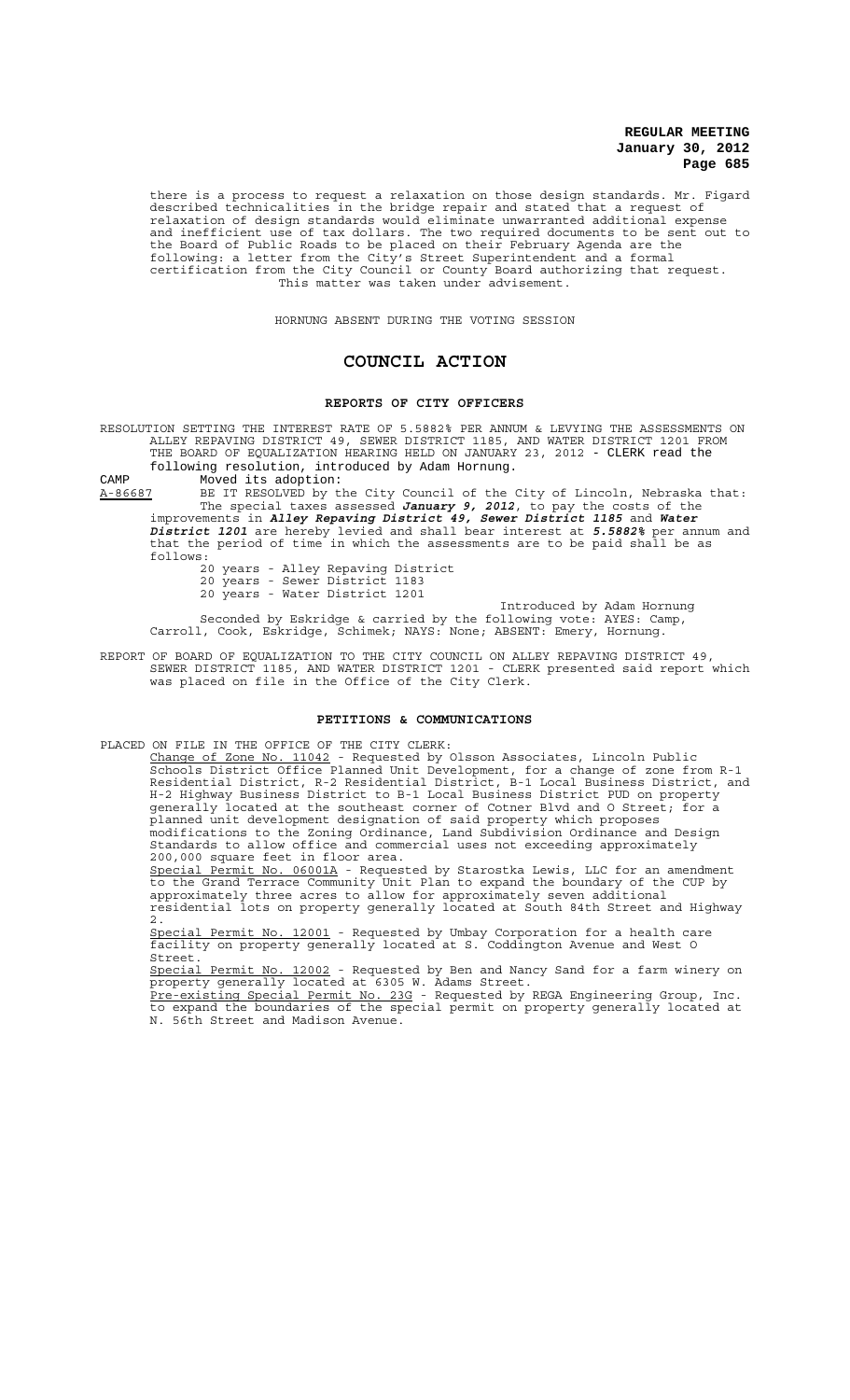# **MISCELLANEOUS - NONE**

#### **LIQUOR RESOLUTIONS - NONE**

# **ORDINANCE - 2ND READING & RELATED RESOLUTIONS (as required)**

- AMENDING CHAPTER 28.01 OF THE LINCOLN MUNICIPAL CODE RELATING TO REGULATIONS FOR CONSTRUCTION SITE DISCHARGES TO MEET ALL STATE AND FEDERAL REQUIREMENTS - CLERK read an ordinance, introduced by Jon Camp, amending Chapter 28.01 of the Lincoln Municipal Code relating to Regulations for Construction Site Discharges by amending Section 28.01.020 to update the reference to the Comprehensive Plan; amending Section 28.01.030 to include or revise certain definitions; amending Section 28.01.040 to clarify a permit is required for construction activity; amending Section 28.01.050 regarding permit procedures; amending Section 28.01.060 regarding permit information; amending Section 28.01.070 regarding building permit requirements; amending Section 28.01.080 regarding SWPPP inspections and their frequency; adding a new section numbered 28.01.085 regarding maintaining the SWPPP; amending Section 28.01.090 regarding notice of termination, including notice to the City; amending Section 28.01.100 regarding deposit of sediment; amending Section 28.01.110 regarding right of entry for inspections; amending Section 28.01.120 regarding unlawful acts; adding a new section numbered 28.01.125 regarding criminal penalties; adding a new section numbered 28.01.127 regarding notice to comply for corrective action; and repealing Sections 28.01.020, 28.01.030, 28.01.040, 28.01.050, 28.01.060, 28.01.070, 28.01.080, 28.01.090, 28.01.100, 28.01.110, 28.01.120 of the Lincoln Municipal Code as hitherto existing, the second time.
- ANNEXATION NO. 11004 AMENDING THE LINCOLN CORPORATE LIMITS MAP BY ANNEXING APPROXIMATELY 418 ACRES GENERALLY LOCATED AT NORTH 48TH STREET, NORTH OF SUPERIOR STREET (RELATED ITEMS: 12-4, 12-5) (ACTION DATE: 2/6/12) - CLERK read an ordinance, introduced by Jon Camp, annexing and including the below described land as part of the City of Lincoln, Nebraska and amending the Corporate Limits Map attached to and made a part of Ordinance No. 18208, to reflect the extension of the corporate limits boundary of the City of Lincoln, Nebraska established and shown thereon, the second time.
- CHANGE OF ZONE NO. 11041 APPLICATION OF THE PLANNING DIRECTOR ON BEHALF OF CITY PARKS AND RECREATION DEPARTMENT FOR A CHANGE OF ZONE FROM AG AGRICULTURAL, R-3 RESIDENTIAL AND H-4 GENERAL COMMERCIAL TO P PUBLIC USE ON PROPERTY GENERALLY LOCATED AT NORTH 44TH STREET, NORTH OF SUPERIOR STREET (RELATED ITEMS: 12-4, 12- 5) (ACTION DATE: 2/6/12) - CLERK read an ordinance, introduced by Jon Camp, amending the Lincoln Zoning District Maps adopted by reference and made a part of Title 27 of the Lincoln Municipal Code, pursuant to Section 27.05.020 of the Lincoln Municipal Code, by changing the boundaries of the districts established and shown thereon, the second time.
- APPROVING A REAL ESTATE PURCHASE AGREEMENT AND LEASE AGREEMENT BETWEEN THE LINCOLN-LANCASTER COUNTY PUBLIC BUILDING COMMISSION ON BEHALF OF THE CITY OF LINCOLN AND LANCASTER COUNTY & ALFRED BENESCH & COMPANY FOR THE PURCHASE AND LEASE BACK OF PROPERTY LOCATED AT 825 J STREET (REQUEST TO CONTINUE P.H. TO 1/30/12) (1/9/12 - P.H. CON'T TO 1/30/12 W/ACTION ON 2/6/12) - CLERK read an ordinance, introduced by Doug Emery, accepting and approving a Real Estate Purchase Agreement and a Lease Agreement between the Lincoln-Lancaster County Public Building Commission, on behalf of the City of Lincoln and Lancaster County, and Alfred Benesch & Company for the purchase and leaseback of property generally located at 825 J Street, the second time.

#### **PUBLIC HEARING - RESOLUTIONS**

ASSESSING NUISANCE ABATEMENT COSTS ASSOCIATED WITH THE CLEAN UP WORK BY THE BUILDING AND SAFETY DEPARTMENT ON THE PROPERTY GENERALLY LOCATED AT 2304 SOUTH 24TH STREET - CLERK read the following resolution, introduced by Jon Camp, who moved its adoption:

A-86688 BE IT RESOLVED by the City Council of the City of Lincoln, Nebraska: That after hearing held before the City Council, the clean up expenses approved by the District Court of Lancaster County, Nebraska in the case of *City of Lincoln v. John R. Schupbach*, CI 10-4022 and shown on the report which is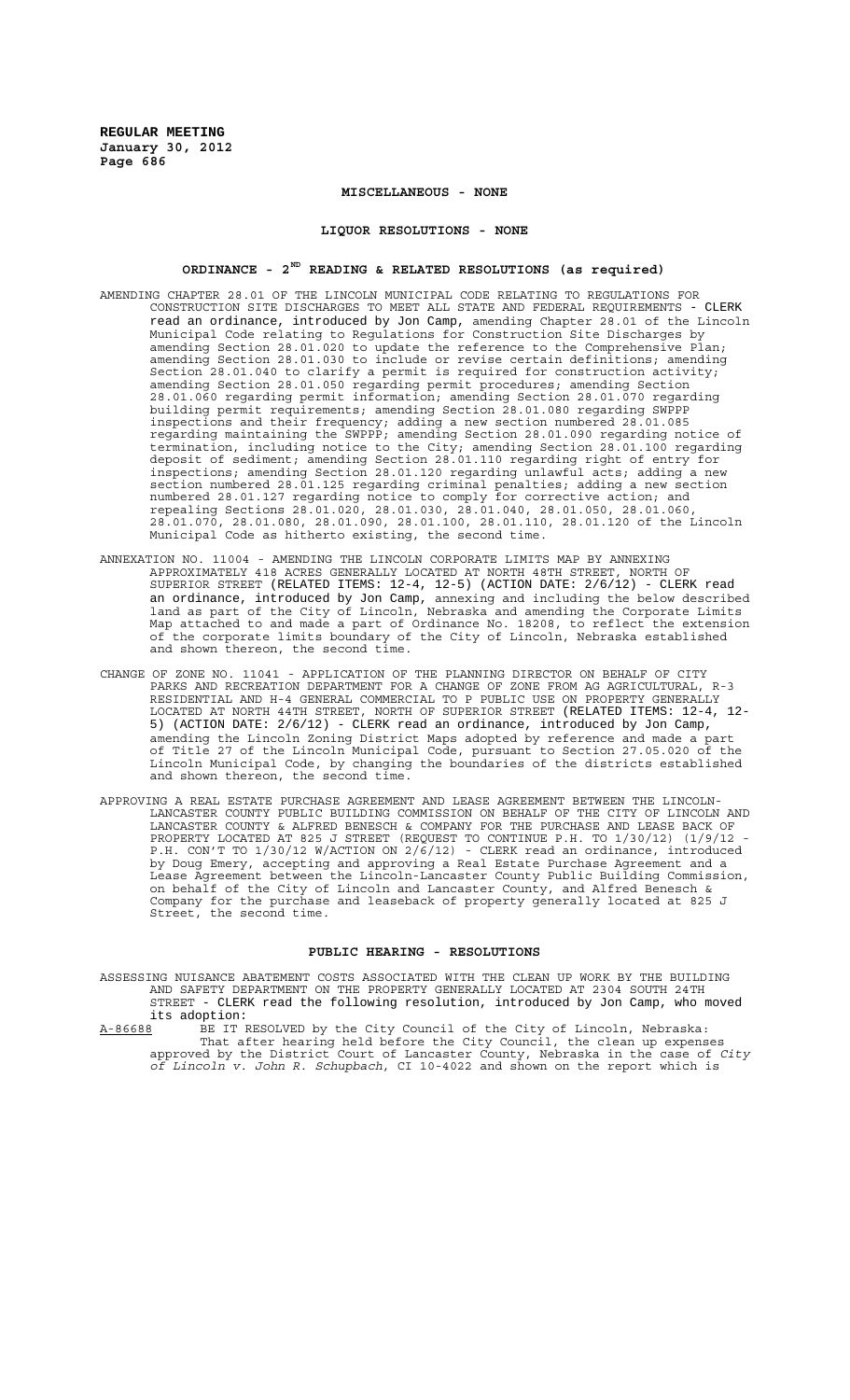attached hereto as Attachment "A" and made a part of this resolution are hereby assessed against the property described as Lot 14, and the North Half of the vacated East-West Alley adjacent to Lot 14, Block 6, Sheridan Place, Lincoln, Lancaster County, Nebraska, commonly known as 2304 South 24th Street, Lincoln, Nebraska and shall constitute a lien against such property until paid. Said assessment shall draw interest at the rate of 14.00% per annum. Introduced by Jon Camp

Seconded by Eskridge & carried by the following vote: AYES: Camp, Carroll, Cook, Eskridge, Schimek; NAYS: None; ABSENT: Emery, Hornung.

AUTHORIZING A REQUEST TO THE STATE OF NEBRASKA, BOARD OF PUBLIC ROADS CLASSIFICATIONS AND STANDARDS, FOR RELAXATION OF STANDARDS FOR OTHER ARTERIALS TO ALLOW USING THE NORTH 27TH STREET VIADUCT OVER THE BURLINGTON NORTHERN SANTA FE RAILROAD TRACKS FOR THE 27TH STREET REHABILITATION PROJECT, CITY PROJECT 540023 - CLERK read the following resolution, introduced by Jon Camp, who moved its adoption:

A-86689 MHEREAS, the State of Nebraska, Board of Public Roads Classifications and Standards has established a minimum design speed for Other Arterials; and<br>WHEREAS, the current vertical alignment for North 27<sup>th</sup> Street at the

approaches to the 27<sup>th</sup> Street Viaduct over the Burlington Northern Santa Fe railroad tracks are not sufficient to meet the minimum design speed for Arterial Streets; and

WHEREAS, the City of Lincoln will be rehabilitating the North  $27<sup>th</sup>$  Street viaduct with an upcoming construction project;

WHEREAS, the City of Lincoln desires to submit a Request for Relaxation of the Minimum Design Standards for the minimum design speed required by the Board of Public Roads Classification and Standards so as to not substantially affect cost of the rehabilitation project to achieve the minimum design speed: and

WHEREAS, the City of Lincoln believes that the granting of such relaxation of the minimum design standards will not impair the safety of traffic within the limits of the project;

NOW, THEREFORE, BE IT RESOLVED by the City Council of the City of Lincoln, Nebraska:

Pursuant to Neb. Rev. Stat. § 39-2113(5) (Reissue 2008), the City of Lincoln does hereby request that the Board of Public Roads Classifications and Standards grant a relaxation of the above described minimum design speed for Other Arterials to allow using the current vertical alignment for the 27 Street Viaduct rehabilitation project.

BE IT FURTHER RESOLVED that the Director of Public Works and Utilities is hereby authorized and directed to forward a copy of this Resolution to the Board of Public Roads Classifications and Standards as a part of the City of Lincoln's request for relaxation of the minimum design standards.

Introduced by Jon Camp

Seconded by Eskridge & carried by the following vote: AYES: Camp, Carroll, Cook, Eskridge, Schimek; NAYS: None; ABSENT: Emery, Hornung.

ACCEPTING THE REPORT OF NEW AND PENDING CLAIMS AGAINST THE CITY AND APPROVING DISPOSITION OF CLAIMS SET FORTH FOR THE PERIOD OF JANUARY 1 - 15, 2012 - PRIOR to reading:

COOK Moved to amend Bill No. 12R-15 in the following manner: On Line 12, the claim of HP Properties has been settled in the amount of \$663.00 rather than \$563.00.

Seconded by Camp & carried by the following vote: AYES: Camp, Carroll, Cook, Eskridge, Schimek; NAYS: None; ABSENT: Emery, Hornung.

CLERK Read the following amended resolution, introduced by Jon Camp, who moved its adoption:<br>A-86690 BE IT F

A-86690 BE IT RESOLVED by the City Council of the City of Lincoln, Nebraska: That the claims listed in the attached report, marked as Exhibit "A", dated January 16, 2012, of various new and pending tort claims filed against the City of Lincoln with the Office of the City Attorney or the Office of the City Clerk, as well as claims which have been disposed of, are hereby received as required by Neb. Rev. Stat. § 13-905 (Reissue 1997). The dispositions of claims by the Office of the City Attorney, as shown by the attached report, are hereby approved: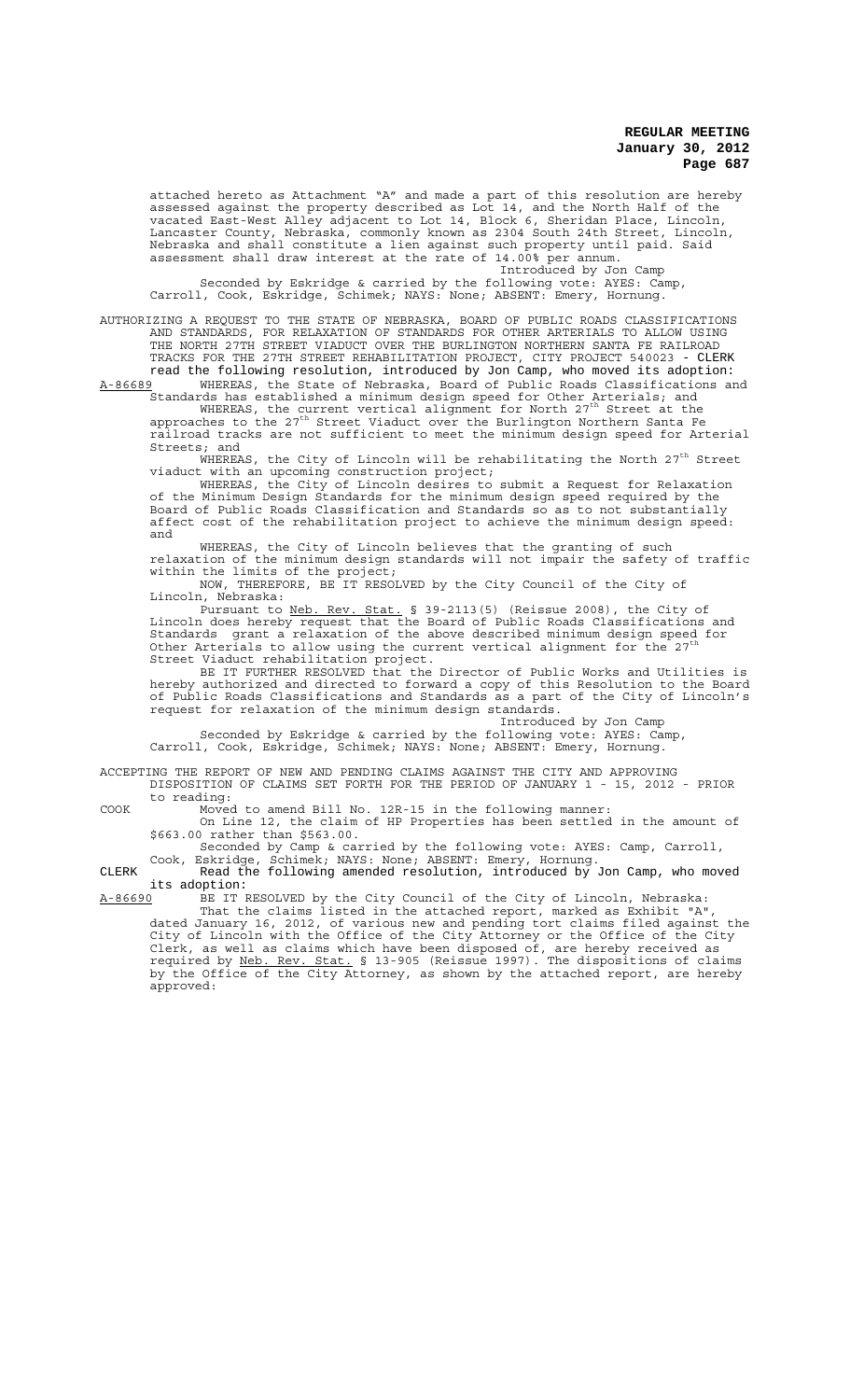| DENIED CLAIMS                |          | ALLOWED/SETTLED CLAIMS |               |
|------------------------------|----------|------------------------|---------------|
| Linda M. Decker              | \$355.00 | Carolyn Robinson       | \$4,901.00    |
| Shirley Herms                | NAS*     | Ashley Billings/       |               |
| Katie Navratil               | 606.94   | Neoteric Enterprises   | 336.71        |
| Jason Wakefield              | 38.75    | HP Properties          | 663.00 563.00 |
| Connie Chamberlain           | 227.46   | Mario Domoinquez       | 51.47         |
| Ritchie R. Wallace II 769.52 |          | David Kepler           | 2,426.35      |
| Eva Fisher                   | NAS*     |                        |               |
| Lori Williams                | 89.75    |                        |               |

\* No Amount Specified

The City Attorney is hereby directed to mail to the various claimants listed herein a copy of this resolution which shows the final disposition of their claim.

Introduced by Jon Camp Seconded by Eskridge & carried by the following vote: AYES: Camp, Carroll, Cook, Eskridge, Schimek; NAYS: None; ABSENT: Emery, Hornung.

# **ORDINANCES - 1ST READING & RELATED RESOLUTIONS (as required)**

- AMENDING TITLE 20 OF THE LINCOLN MUNICIPAL CODE BY ADDING A NEW CHAPTER 20.12 TO ADOPT THE 2009 EDITION OF THE INTERNATIONAL RESIDENTIAL CODE REGULATING AND CONTROLLING THE DESIGN, CONSTRUCTION, QUALITY OF MATERIALS, ERECTION, INSTALLATION, ALTERATION, REPAIR, LOCATION, RELOCATION, REPLACEMENT, ADDITION TO, USE OR MAINTENANCE OF ONE- AND TWO-FAMILY DWELLINGS AND TOWNHOUSES IN THE CITY OF LINCOLN; AND REPEALING CHAPTER 20.10 OF THE LINCOLN MUNICIPAL CODE AS HITHERTO EXISTING - CLERK read an ordinance, introduced by Adam Hornung, amending Title 20 of the Lincoln Municipal Code by adding a new Chapter 20.12 to adopt the 2009 edition of the International Residential Code regulating and controlling the design, construction, quality of materials, erection, installation, alteration, repair, location, relocation, replacement, addition to, use or maintenance of one- and two-family dwellings and townhouses in the City of Lincoln; and repealing Chapter 20.10 of the Lincoln Municipal Code as hitherto existing, the first time.
- APPROVING A REDUCTION IN THE FISCAL YEAR 2011-12 CIP BUDGET IN THE AMOUNT OF \$105,000.00 IN PARKS AND RECREATION DEPARTMENT MAINTENANCE AND THE TRANSFER OF CIP APPROPRIATIONS WITHIN THE PARKS AND RECREATION DEPARTMENT - CLERK read an ordinance, introduced by Adam Hornung, approving a reduction in the Fiscal Year 2011-12 CIP Budget in the amount of \$105,000.00 due to a loss of incoming revenue and the transfer of unencumbered appropriations between certain capital improvement projects within the Capital Projects Fund for the Parks & Recreation Department, the first time.

### **ORDINANCES - 3RD READING & RELATED RESOLUTIONS (as required)**

AMENDING CHAPTER 10.16 OF THE LINCOLN MUNICIPAL CODE (DRIVING WHILE INTOXICATED, UNLICENSED OR UNINSURED) BY AMENDING SECTION 10.16.030 RELATING TO THE PENALTY FOR DRIVING UNDER THE INFLUENCE OF ALCOHOLIC LIQUOR TO COMPLY WITH STATE STATUTE; BY AMENDING SECTION 10.16.040 RELATING TO THE PENALTY FOR REFUSING TO SUBMIT TO A CHEMICAL TEST OF BLOOD, BREATH OR URINE TEST TO DETERMINE THE CONCENTRATION OF ALCOHOL OR THE PRESENCE OF DRUGS IN SUCH BLOOD, BREATH OR URINE TO COMPLY WITH STATE STATUTE; AND AMENDING SECTION 10.16.045 RELATING TO RESTRICTIONS IMPOSED FOR A SECOND VIOLATION OF SECTION 10.16.030 OR 10.16.040 TO COMPLY WITH STATE STATUTE, AND DECLARING AN EMERGENCY - CLERK read an ordinance, introduced by Carl Eskridge, amending Chapter 10.16 of the Lincoln Municipal Code (Driving While Intoxicated, Unlicensed or Uninsured) by amending Section 10.16.030 relating to the penalty for driving under the influence of alcoholic liquor to comply with state statute; by amending Section 10.16.040 relating to the penalty for refusing to submit to a chemical test of blood, breath or urine test to determine the concentration of alcohol or the presence of drugs in such blood, breath or urine to comply with state statute; amending Section 10.16.045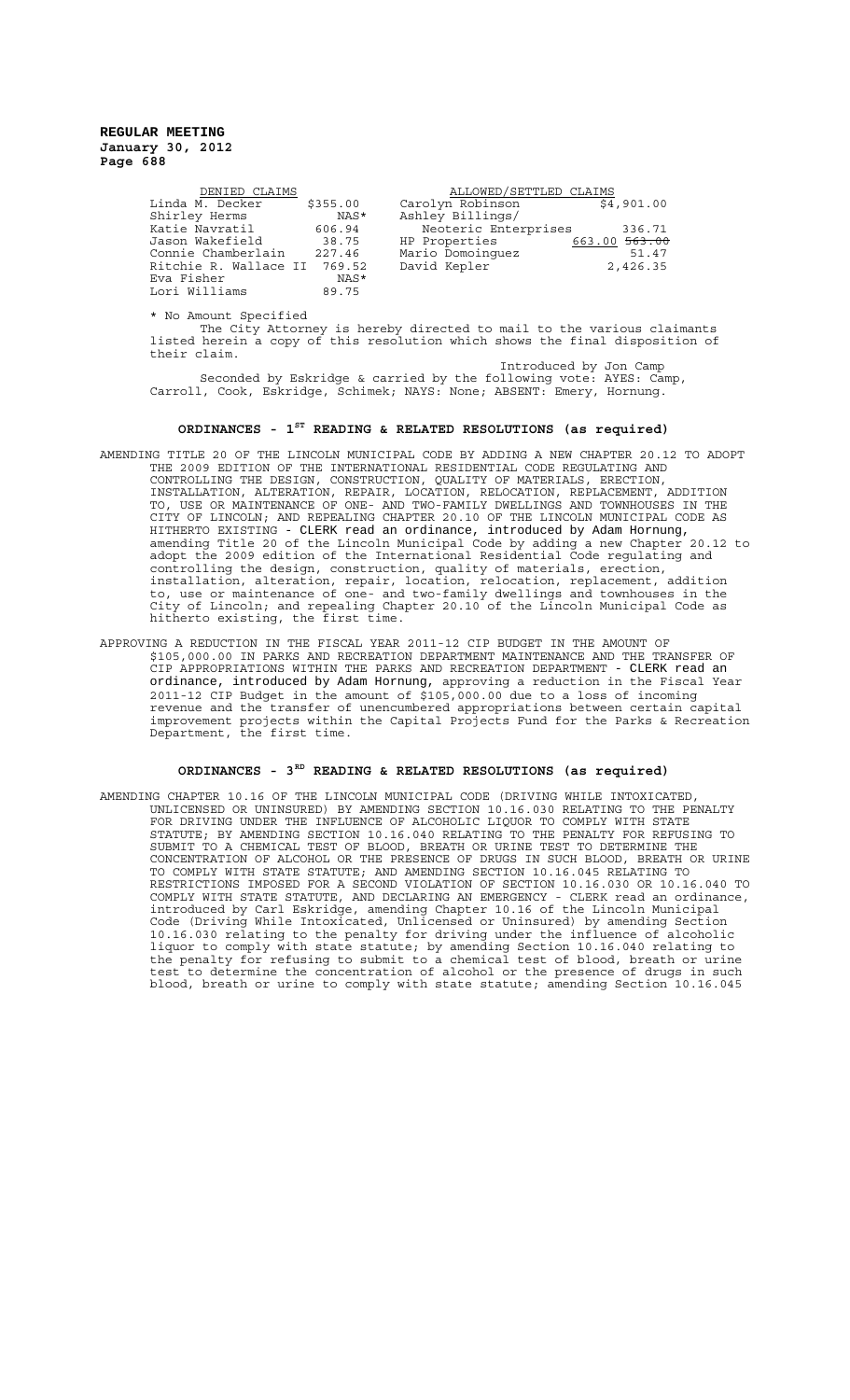relating to restrictions imposed for a second violation of Section 10.16.030 or 10.16.040 to comply with state statute; repealing Sections 10.16.030, 10.16.040, and 10.16.045 of the Lincoln Municipal Code as hitherto existing; and declaring an emergency, the third time.

ESKRIDGE Moved to pass the ordinance as read.

Seconded by Camp & carried by the following vote: AYES: Camp, Carroll, Cook, Eskridge, Schimek; NAYS: None; ABSENT: Emery, Hornung. The ordinance, being numbered **#19670**, is recorded in Ordinance Book #27, Page .

HORNUNG REAPPEARED FOR THE OPEN MICROPHONE SESSION

#### **OPEN MICROPHONE**

Dana Garrison, 924 Goodhue Blvd., came forward as a member of Occupy Lincoln to share information about group activities that are open to the public. In response to a letter from Law Department, she questioned why their movement would be required to leave Centennial Mall if outside renovation will not occur until 2013. Ms. Garrison shared economic factors revealing Nebraska as leading the nation in underemployment and second leading with a workforce between the ages of 16-19 and individuals over 65 still working. This matter was taken under advisement.

Jane Svoboda, address not given, came forward to share her thoughts on various issues.

This matter was taken under advisement.

Sharon Glenn, 1805 Sumner, came forward to complain about street maintenance. As a disabled veteran with limited funds, she said it was a hardship to pay her vehicle tire repair bill of \$38 after driving through a sink<br>hole near 27<sup>th</sup> & Euclid.

This matter was taken under advisement.

Jo Tetherow, 118 Shirley Ct., came forward as a member of Occupy Lincoln to educate people on her findings and request that Council support a resolution to end corporate personhood.

This matter was taken under advisement.

Ron Sheldon, 1626 D St., came forward to question ownership of an alley way that has numerous pot holes. He proposed that members of Occupy Lincoln should be able to stay on Centennial Mall property during the bid process. This matter was taken under advisement.

Kevin Hauptman, 1500 N. 15<sup>th</sup> St., came forward to speak in support of Occupy Lincoln who are peaceably assembling to address their grievances with government. He expressed his views and general opinions regarding national & world issues.

This matter was taken under advisement.

Charlie Swingle, 1015 D St., came forward to state that he feels it's time for Occupy Lincoln to move on. This matter was taken under advisement.

Barbara Nieveen, 2314 Sewell, came forward to complain of street closures due to construction. She said busy arterials such as South Street need to be completed quickly. As it relates to Occupy Lincoln, Ms. Nieveen suggested the renovation of Centennial Mall start late and finish early. This matter was taken under advisement.